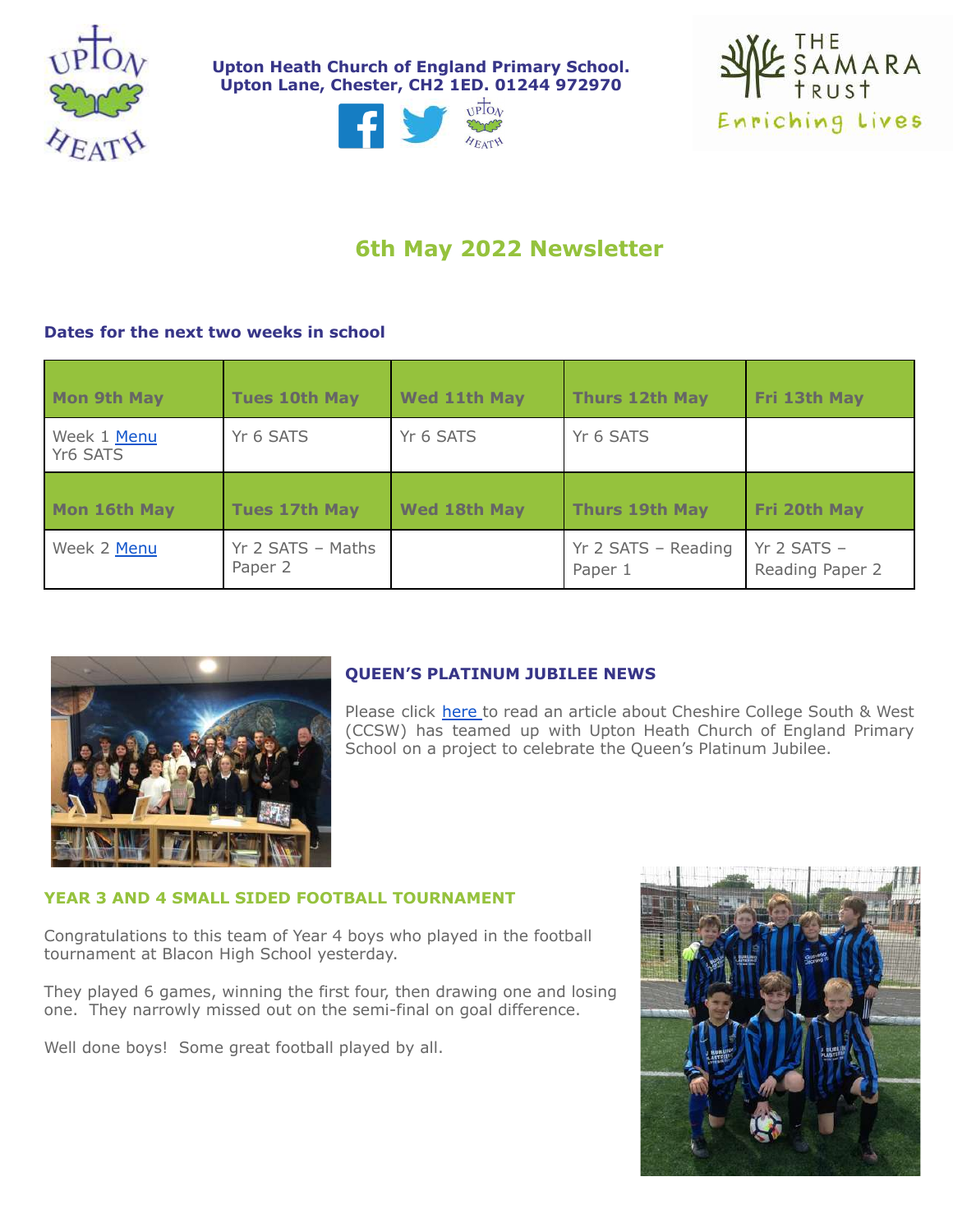#### **YEAR 5 OPEN MORNING**

Year 5 Open Morning is an opportunity for families who are considering Bishops' as a secondary school option for September 2023. Please click on the link if you would like to attend please click on the link.

Year 5 Open Morning 2022 Tickets, Multiple Dates | [Eventbrite](https://www.eventbrite.co.uk/e/year-5-open-morning-2022-tickets-311779359457)

#### **PTA NEWS**

The PTA have a new email. If you need to get in touch, please email [pta@uptonheath.cheshire.sch.uk](mailto:pta@uptonheath.cheshire.sch.uk)

#### **TEACHING ASSISTANT COURSE**

Please click [here](https://docs.google.com/document/d/1TXjFZ3W_EuF2fWQojw7WGzHSLZtmLc3wFa4X9mnZ1u0/edit) if you would like to study for a level 2 qualification in Supporting Teaching and Learning in Schools.

## **THANK YOU**

Thank you all for Buddy's birthday wishes, presents, cards and doggie treats. I think we all had a great time in school, celebrating Buddy's 1<sup>st</sup> birthday!

#### **ACCELERATED READERS**

This week we have had another new member joining the Upton Heath Millionaire's Club! Congratulations to Charles Shaw in Birch class who has read a million words since September!

We have a display in our library area which shows how well classes are getting on with their reading and quizzing.

The display is updated weekly and the top scorers this week are:

Most books read this week: **Elm class** Highest word count this week: **Birch class**

Congratulations!





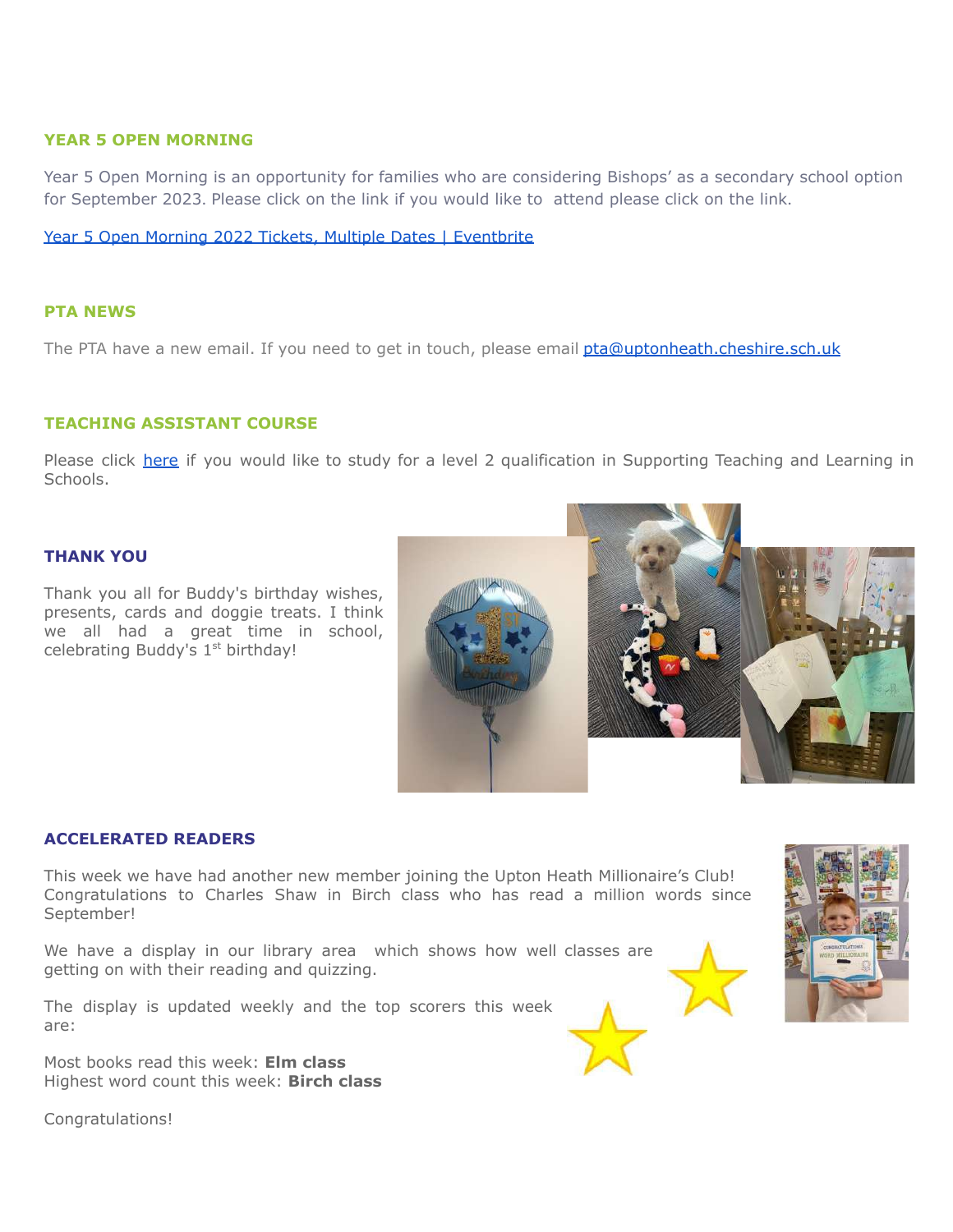# **STARS OF THE WEEK**

| <b>ACORNS:</b>                                                                                                                                                                                                     | <b>CONKERS:</b>                                                                                                                                                                                                                                     | <b>ASH:</b>                                                                                                                                                                                   |  |
|--------------------------------------------------------------------------------------------------------------------------------------------------------------------------------------------------------------------|-----------------------------------------------------------------------------------------------------------------------------------------------------------------------------------------------------------------------------------------------------|-----------------------------------------------------------------------------------------------------------------------------------------------------------------------------------------------|--|
| Jack McLintock for his fantastic<br>descriptive writing about the<br>beanstalk.<br><b>Emmie Hall</b> -for her brilliant<br>creativity making her helmet to<br>climb the beanstalk.                                 | <b>Selma Wallace - for her</b><br>fantastic, creative ideas to make<br>her armour to climb the<br>beanstalk.<br><b>Esther Balenaka</b> - for always<br>being a kind friend and putting<br>100% effort into all she does.                            | Pippa Gilligan for fantastic use<br>of sound buttons to decode words<br>Isla Clegg - for her being super<br>helpful and kind to children in<br>class.                                         |  |
| <b>YEW:</b><br>Alfie Graham - For applying his<br>phonic knowledge in reading and<br>writing.<br><b>Quinn Greaves</b> - For using her<br>phonic knowledge to segment and<br>blend unfamiliar words.                | <b>WILLOW:</b><br><b>Oscar Smithson</b> - for sharing<br>his ideas and understanding to<br>support others in his group.<br><b>Isabella Cakirer</b> - for working<br>hard in phonics and applying it to<br>her writing.                              | <b>SYCAMORE:</b><br><b>Henry McKnight - for his super</b><br>speedy mental maths!<br><b>Declan Hall</b> - for making<br>sensible choices and trying hard<br>with his writing!                 |  |
| <b>BEECH:</b><br>Sophie Griffin - for working hard<br>at school and home to improve<br>her skills.<br><b>Yosef Barakat - for</b><br>demonstrating a great attitude to<br>his learning this week.                   | <b>HAWTHORN:</b><br>Harry Gibbs - for being super<br>focused and trying hard with his<br>reading and writing.<br>Sofia Camillo - for showing great<br>perseverance and focus with her<br>information writing in English.                            | <b>JUNIPER:</b><br>Kian Haselden - for working<br>super hard on his home learning<br>every single week.<br><b>Lucas Charlton - for excellent</b><br>listening and enthusiasm for<br>learning. |  |
| LIME:<br><b>Edie Freemantle - for her</b><br>thoughtful and creative ideas<br>when writing her tropical island<br>description.<br><b>Emilie Ashley - for her</b><br>determination and perseverance in<br>swimming. | <b>HAZEL:</b><br>Izaac Barnell - for showing<br>fantastic improvement and<br>increasing confidence in his<br>swimming.<br>Sofia Ball-Lee- for being<br>extremely helpful to the adults in<br>the class and putting maximum<br>effort into her work. | ELM:<br><b>James Vezza - for his well</b><br>thought out strategies when<br>problem solving in maths.<br>Freddie Warburton - for being<br>an amazing classmate and friend<br>to others.       |  |
| <b>BIRCH:</b><br>Olivia Zarac - for being helpful to<br>other children and adults.<br>Santiago Smith - staying on<br>task and working collaboratively<br>with others.                                              | <b>CHESTNUT:</b><br><b>Jack Melia</b> - for excellent work<br>and problem solving in maths.<br>George Gray -for putting 100%<br>effort into all lessons. Thank you!                                                                                 | OAK:<br><b>Terrel Kuma-Mintah - for</b><br>excellent work in maths.<br><b>Phoebe Stacey - for fantastic</b><br>SPaG work                                                                      |  |

**Mrs Morris' Award for Acts of Kindness: for Bethan Faulkner Lime Class - For always showing kindness and compassion throughout the school day.**